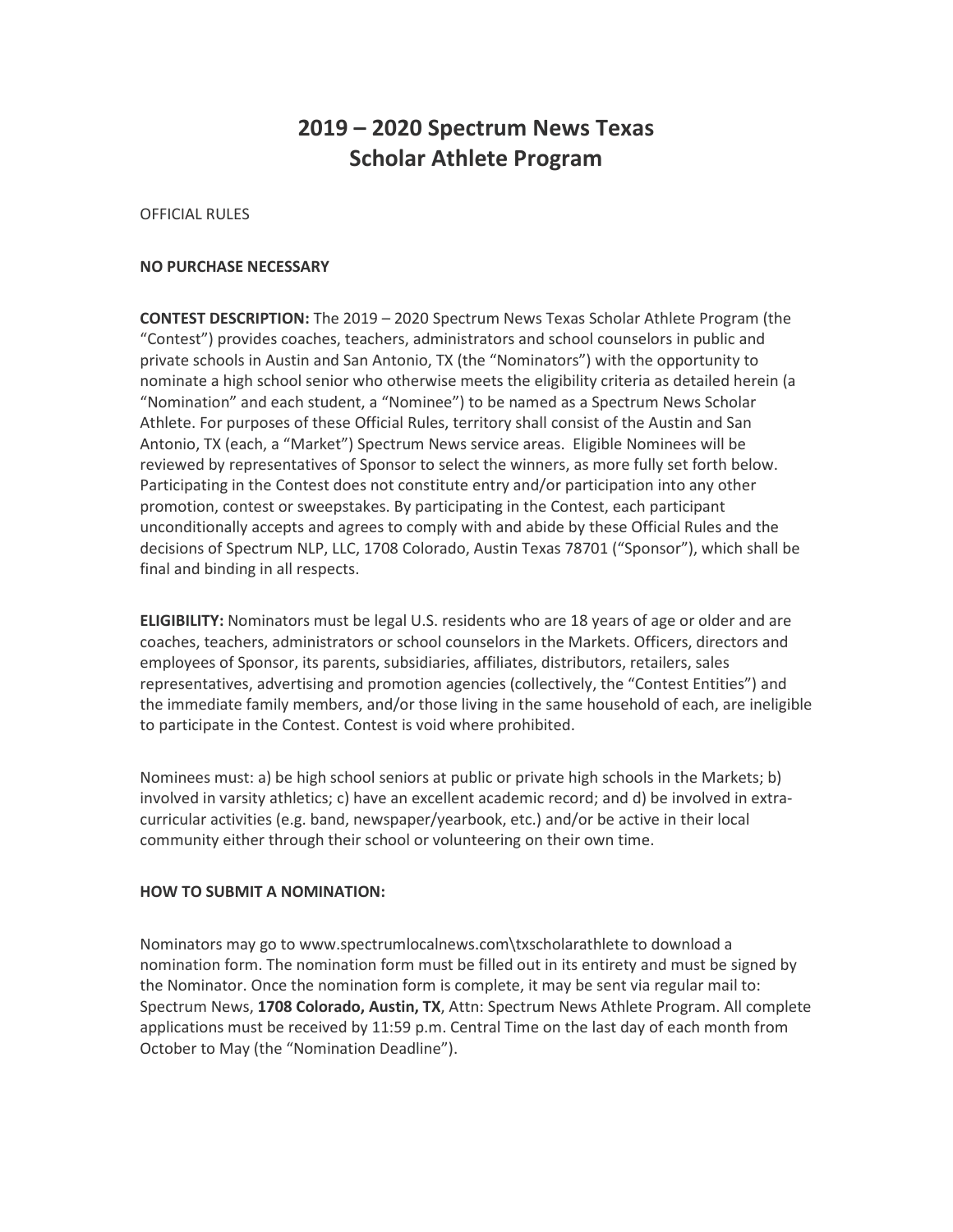Limit one (1) nomination per Nominee.

All requested information on the nomination form must be completed. Any communication or information transmitted to Sponsor is and will be treated as non-confidential and nonproprietary. Proof of submission is not considered proof of delivery to or receipt of such nomination. Furthermore, Sponsor shall have no liability for any Nomination that is lost, intercepted or not received by the Sponsor.

IMPORTANT NOTE: In the event that there are an insufficient number of eligible Nominations, Sponsor reserves the right to extend the Nomination Deadline and/or select fewer winners than indicated herein.

**WINNER SELECTION:** As completed applications are received, representatives of the Contest Entities will review the eligible Nominations and will select the potential winners based on satisfaction of the Nominee Eligibility criteria outlined above. Approximately eight (8) Nominees will be selected per Market for a total of sixteen (16) winners total. Sponsor reserves the right to award fewer than/more than eight (8) winners in a single Market and/or fewer than/more than sixteen (16) total winners for this Contest its sole discretion. The Nominators and the Nominees (or the parent/legal guardian of any Nominee who is less than eighteen (18) years of age) will be contacted to confirm eligibility once selected. Sponsor shall have no liability for any winner notification that is lost, intercepted or not received by a potential winner for any reason. If, despite reasonable efforts, a potential winner does not respond within seventy-two (72) hours of the first notification attempt, or if the winner notification is returned as unclaimed or undeliverable to such potential winner, such potential winner will forfeit his or her prize and an alternate winner may be selected. If any potential winner is found to be ineligible, or if he or she has not complied with these Official Rules or declines the prize for any reason prior to award, such potential prize winner will be disqualified and an alternate prize winner may be selected. Any potential winner (and, in the case of a minor, his/her parent/legal guardian on his/her behalf) must sign and return an Affidavit of Eligibility, a Liability Release, and (where imposing such condition is legal) a Publicity Release (collectively, "Prize Claim Documents"). If winner fails or refuses to sign and return all Prize Claim Documents within five (5) days of prize notification (or a shorter time if required by exigencies), winner may be disqualified and an alternate winner may be selected. Once a potential winner is confirmed and the completed Prize Claim Documents are received and confirmed by Sponsor, Sponsor will coordinate the taping of a  $2 - 3$ minute feature about the confirmed winner, which will air on Spectrum News in each Market. Each winner must participate in the segment in order to be considered a Spectrum News Scholar Athlete and receive a Prize.

**PUBLICITY RELEASE:** By participating in the Contest, in addition to any other grants which may be granted in any other agreement entered into between Sponsor and any Nominator or winner of the Contest, each Nominator and each Nominee (or, in the case of a minor, such nominator's or winner's parent or legal guardian), irrevocably grants the Contest Entities and their respective designees, successors, assigns and licensees, the right to use such Nominator's and Nominee's name, his/her school name, likeness, and biographical information, in any and all media for any purpose, including without limitation, advertising and promotional purposes, the Contest or other promotions, and hereby releases the Contest Entities, and their respective successors,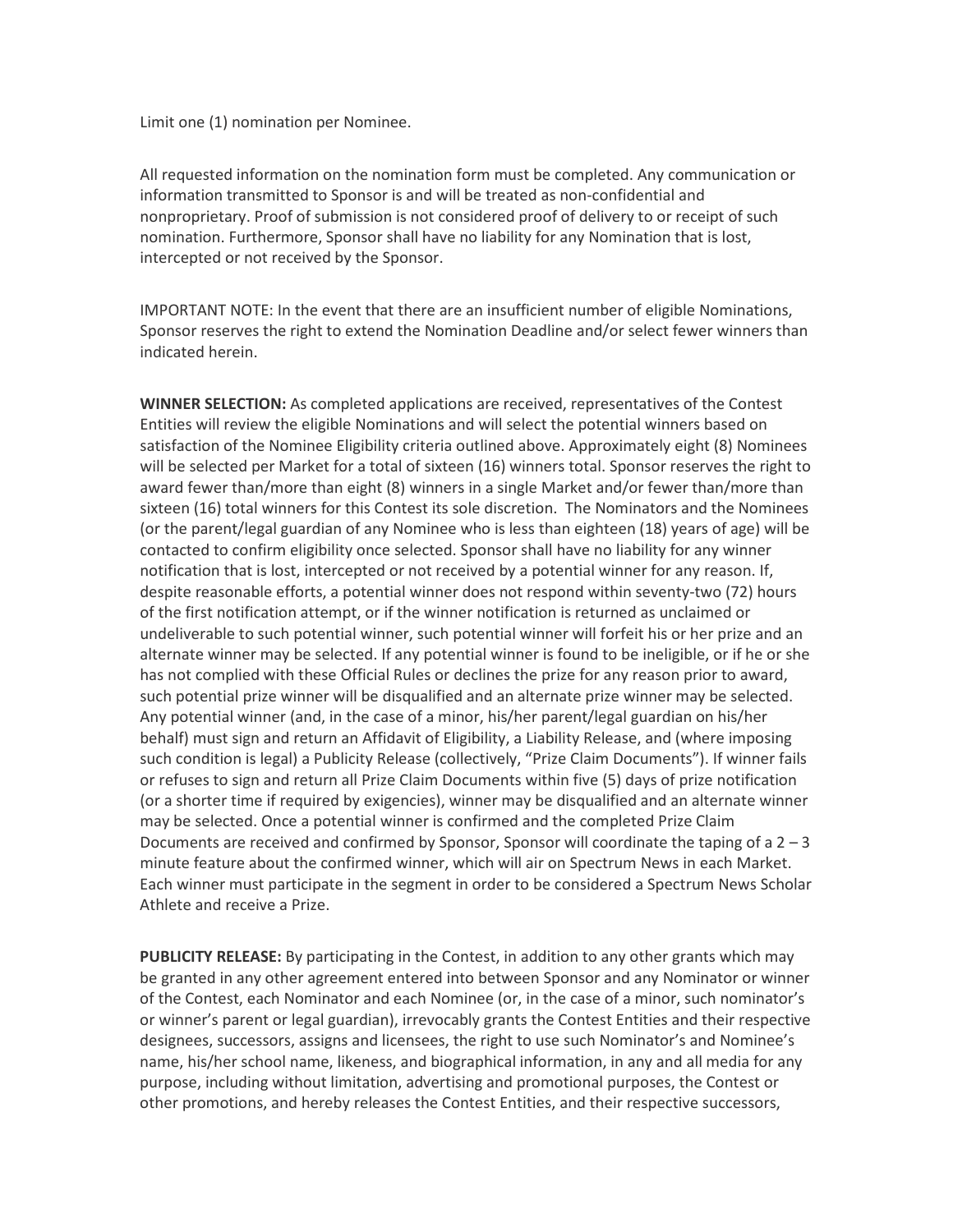assigns and licensees from any liability with respect thereto.

**PRIZES:** Up to sixteen (16) Prizes are available. Each Prize consists of a \$1,000 scholarship for the selected Nominee. The scholarship check will be made payable directly to the accredited college or university in which the Prize winner successfully enrolls following his/her high school graduation. Scholarship must be used for tuition, fees, books, supplies and/or equipment required for study for the 2020 – 2021 school year. If Sponsor is unable to verify to its satisfaction that the winner is successfully enrolled in an accredited college or university in the 2020 – 2021 school year, then the Prize will be forfeited in its entirety with no further obligation to the Prize winner. **Nominees (and their parent/legal guardians in the case of minor Nominees) are solely responsible for complying with NCAA rules and regulations in connection with acceptance of the Prize.**

**GENERAL PRIZE CONDITIONS:** Prize winners shall be solely responsible for any required federal, state and/or local taxes, and the reporting consequences thereof, and for any other fees or costs associated with the applicable prize.

Sponsor makes no warranties, and hereby disclaims any and all warranties, express or implied, concerning any prize furnished by third parties in connection with the Sweepstakes. WITHOUT LIMITING THE GENERALITY OF THE FOREGOING, SUCH PRIZES ARE PROVIDED "AS IS" WITHOUT WARRANTY OF ANY KIND, EITHER EXPRESS OR IMPLIED, AND SPONSOR HEREBY DISCLAIMS ALL SUCH WARRANTIES, INCLUDING BUT NOT LIMITED TO, THE IMPLIED WARRANTIES OF MERCHANTABILITY, FITNESS FOR A PARTICULAR PURPOSE AND/OR NON-INFRINGEMENT.

**GENERAL:** Nominators (or if minors, their parents or legal guardians) and Nominees agree that the Contest Entities (A) shall not be responsible or liable for, and are hereby released from, any and all costs, injuries, losses or damages of any kind, including, without limitation, death and bodily injury, due in whole or in part, directly or indirectly, to participation in the Contest or any Contest-related activity, or from a Nominee's acceptance, receipt, possession and/or use or misuse of any prize, and (B) have not made any warranty, representation or guarantee express or implied, in fact or in law, with respect to any prize, including, without limitation, to such prize's quality or fitness for a particular purpose. Sponsor assumes no responsibility for any damage to a Nominator's or any other person's computer system which is occasioned by participating in the Contest, or for any computer system, phone line, hardware, software or program malfunctions, or other errors, failures, delayed computer transmissions or network connections that are human or technical in nature. Without limiting the generality of the foregoing, Sponsor is not responsible for damaged, stolen, or postage-due entries or prize notifications; or for lost, interrupted, inaccessible or unavailable networks, servers, satellites, Internet service providers, websites, or other connections; or for miscommunications, failed, jumbled, scrambled, delayed or misdirected computer, telephone or cable transmissions; or for any technical malfunctions, failures, difficulties or other errors of any kind or nature; or for the incorrect or inaccurate capture of information, or the failure to capture any information. Sponsor reserves the right in its sole discretion to disqualify any individual who is found to be tampering with the entry process or the operation of the Contest, to be acting in violation of these Official Rules, or to be acting in an unsportsmanlike or disruptive manner, or with the intent to disrupt or undermine the legitimate operation of the Contest, or to annoy, abuse,